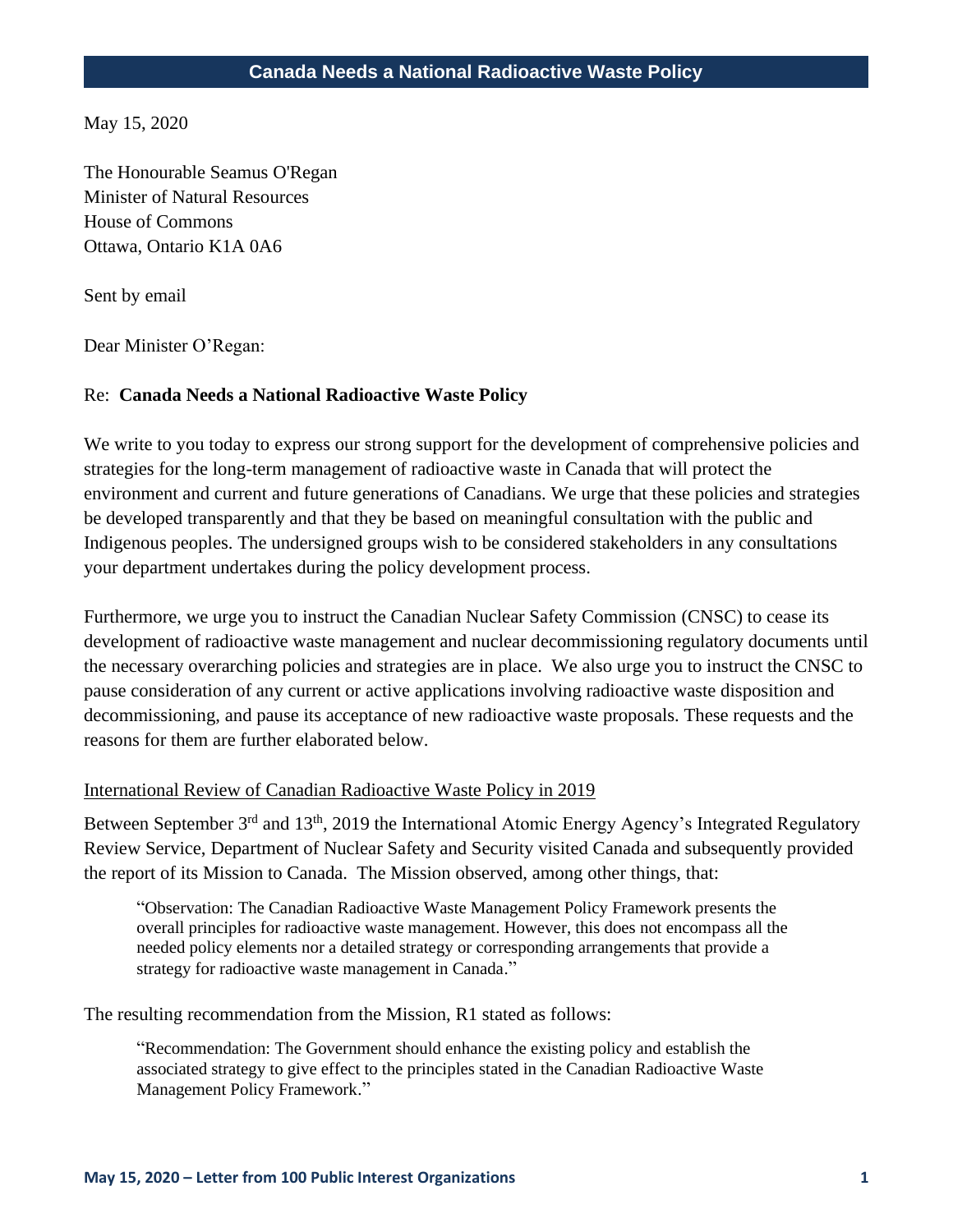#### Canada stated in response as follows:

"Canada's response

Accepted. [Canada's Radioactive Waste Policy Framework](https://www.nrcan.gc.ca/energy/energy-sources-distribution/uranium-nuclear-energy/radioactive-waste/radioactive-waste-policy-framework/7725) provides the overall principles for radioactive waste management and is supported by three pieces of legislation that govern the management of radioactive waste in Canada:

- The *Nuclear Safety and Control Act*, which sets out the CNSC's mandate, responsibilities and powers;
- The *Nuclear Fuel Waste Act*, which provides the framework for progress on a long-term strategy for the management of nuclear fuel waste; and
- The *Impact Assessment Act* (and previously, the *Canadian Environmental Assessment Act*, 2012), which, while not being specific to radioactive waste management, establishes the legislative basis for the federal impact assessment process.

The Policy Framework clearly defines the role of government, and waste producers and owners. The government has the responsibility to develop policy, to regulate, to oversee producers and owners to ensure that they comply with legal requirements and meet their funding and operational responsibilities in accordance with approved waste disposal plans. It also makes clear that waste producers and owners are responsible, in accordance with the principle of "the polluter pays", for the funding, organization, management and operation of disposal and other facilities required for their wastes.

*Natural Resources Canada will review its existing policy for radioactive waste, and consider how it may be enhanced to give effect to the principles stated in the Radioactive Waste Policy Framework, including the establishment of an associated strategy*" (italics added for emphasis)

**We write to request that you advise the undersigned organizations and individuals as to the plans for development of an enhanced radioactive waste policy and associated strategy, specifically in terms of consultations, engagement and timing. We also request that these policy and strategy development plans be made public.**

#### Proponents of Radioactive Waste Projects are Seeking License and Project Approvals

This is an urgent matter since there are several applications for regulatory licences underway in Canada for a variety of radioactive waste projects, and these are proceeding *de facto* within an inadequate policy environment. Some elements of Canada's current approach are in contradiction to IAEA guidance, as noted in the report from the Mission. As a result, there is a danger that decisions are being made, and will continue to be made, essentially in a federal policy vacuum and without the appropriate thoughtful planning and leadership by Canada.

Furthermore, many of the most urgent radioactive waste issues are entirely federal responsibility as the waste is owned by the federal government of Canada and arose from the operations of the former Atomic Energy of Canada Limited. In addition, the federal government has assumed constitutional responsibility for all matters related to nuclear power and the resulting waste generation.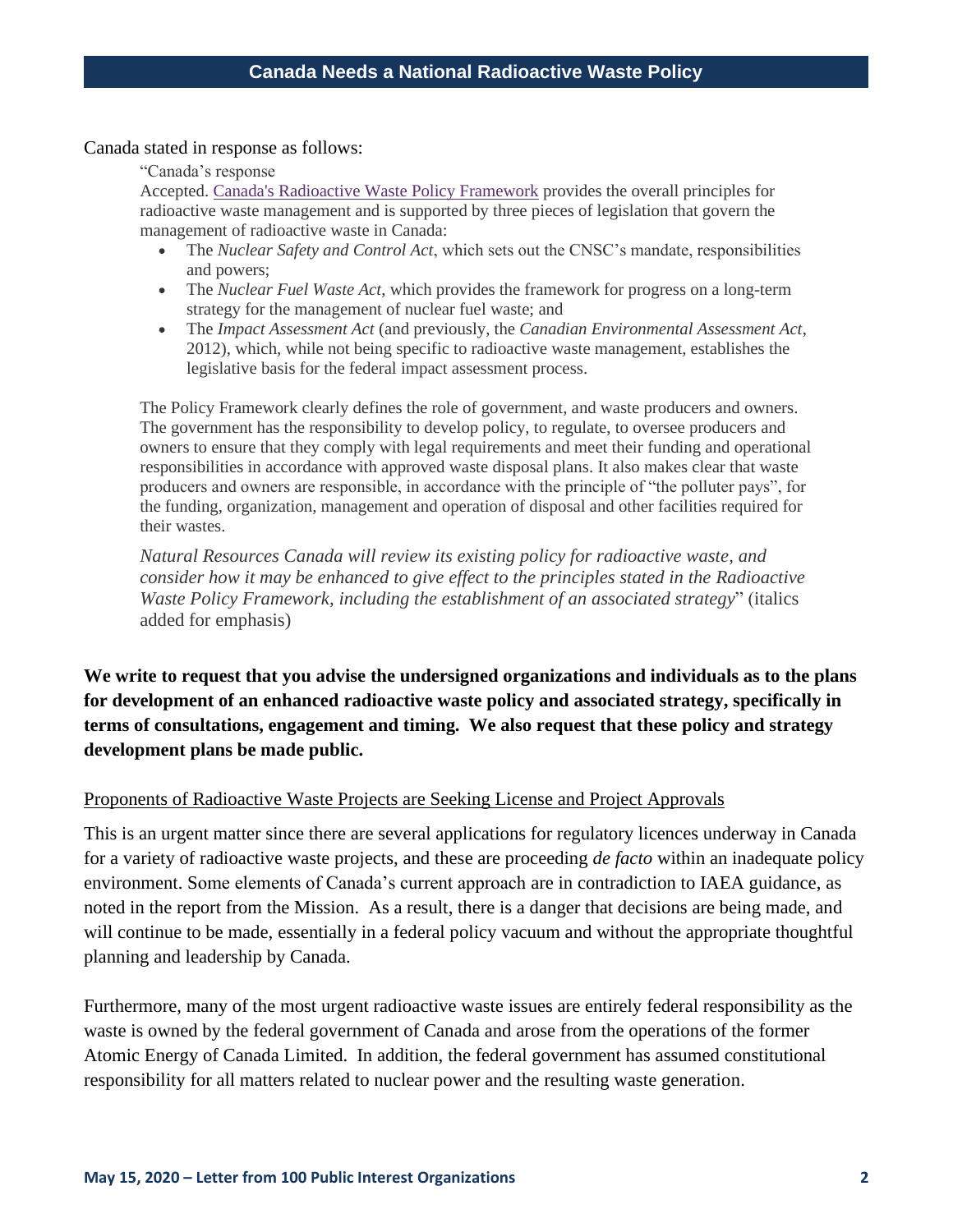Despite the lack of, and pressing need for, development of a nuclear waste policy and strategy, which the government of Canada has publicly accepted, the licensing body is pressing ahead with development of five nuclear waste "RegDocs" which it plans to bring to the Commission this summer. Review of these documents by the undersigned has revealed both that they lack the context and guidance of an adequate national radioactive waste policy, and that they are premature without such a policy. However, without action by Canada to fulfill its responsibilities, applications by proponents to the licensing body, the CNSC, and CNSC development of radioactive waste "RegDocs" are threatening to *de facto* establish a path for nuclear waste without appropriate federal policy guidance. Needless to say, this will result in, at best, poor decision making, and at worst, the imposition of unacceptable risks on surrounding communities and future generations.

### Radioactive Waste Policy Review Must be Open, Transparent and Public

We request the following in the federal government's approach to developing a radioactive waste policy for Canada, along with the supporting strategy:

- 1. A commitment to meaningful consultation with Indigenous peoples and strong public engagement from the outset, and a commitment that development of a current and effective radioactive waste policy will be carried forward by the federal government itself, not delegated to the CNSC or the Nuclear Waste Management Organization (NWMO), and designed in such a way that public input is as important in determining the ultimate policy decisions as the views of the nuclear industry;
- 2. A commitment to a public process of identifying the problems and issues that are posed by Canada's existing and accumulating radioactive waste; this process must include substantive consultation with Indigenous peoples and engagement of the public;
- 3. A commitment to a public process of establishing the objectives and principles that should underlie Canada's nuclear waste policy and strategy;
- 4. A commitment to a public process of establishing criteria for evaluation, and for evaluating proposed approaches that may be embodied in a national radioactive waste policy and strategy;
- 5. A commitment to a public process of examining the implementation issues and requirements to follow a national radioactive waste policy and strategy, including an examination of the agency/ies that may be needed for implementation and their needed roles (and noting that these may not be any of the agencies that currently exist and have distinct responsibilities);
- 6. A commitment that the resulting policy and strategy will be predicated on the need for long-term public credibility, transparency, and capacity for effective implementation.

As expressed above, it is urgent that the federal government direct the CNSC to pause in its acceptance of active and new radioactive waste proposals and in the CNSC's policy development via the CSNC Regulatory Documents, all of which is currently proceeding in the absence of needed federal policy and direction.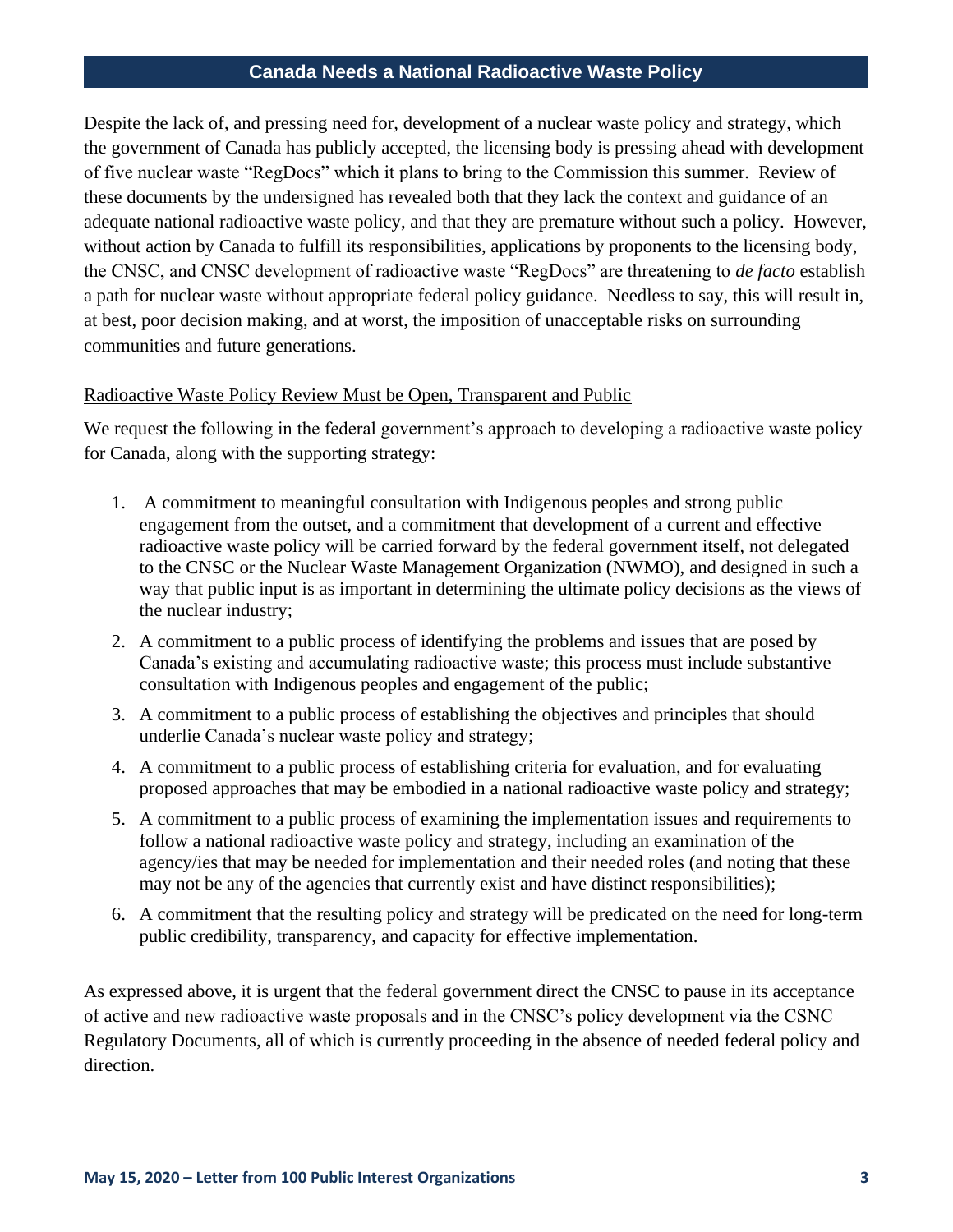We are committed to engaging in this policy development process, and contributing from our own knowledge, experience and expertise to the discussions of these matters, which are important to Canadians now and into the far future.

We look forward to your response.

Yours very truly,

Action Climat Outaouais Réal Lalande Ottawa, Ontario

Action Environnement Basses-Laurentides Lucie Massé Oka, Basses-Laurentides, Québec

Alerte Pétrole Rive-Sud Hélène Crevier Longueuil, Québec

Algonquin Eco Watch (formerly) Mike Wilton Spring Bay, Ontario

Association pour la Préservation du Lac TEMiscamingue (APLTEM) Gilles Gobeil, Président Ville Marie, Québec

Association québécoise de lutte contre la pollution atmosphérique (AQLPA) Jocelyne Lachapelle Saint-Léon-de-Standon, Québec

Bawating Water Protectors Candace Neveu Sault Ste. Marie, Ontario

Bonnechere River Watershed Project Dr. Kathy Lindsay Renfrew, Ontario





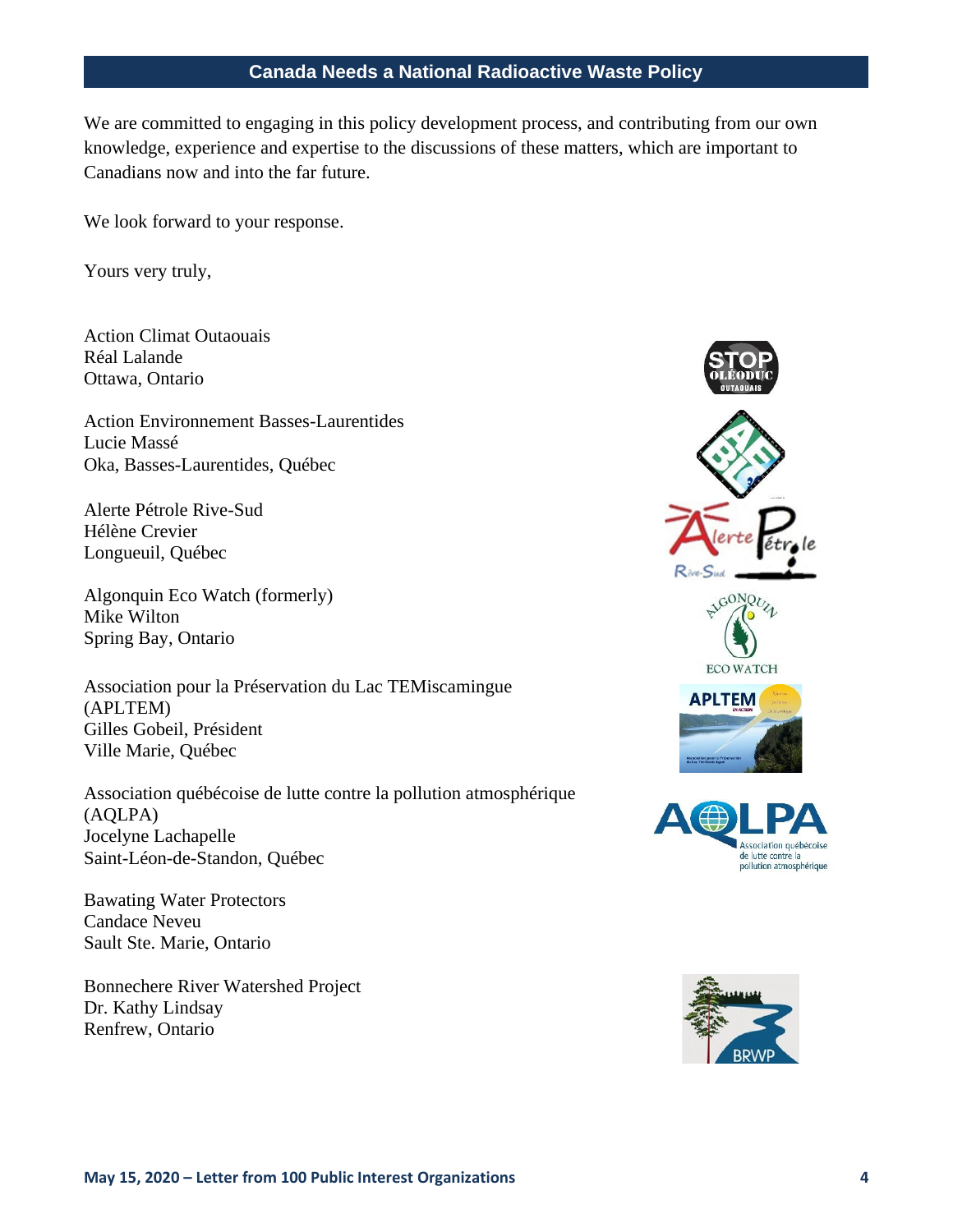Canadian Association of Physicans for the Environment / association canadienne des médecins pour l'environnement Dr. Éric Notebaert Toronto, Ontario

Canadian Coalition for Nuclear Responsibility / Le Regroupement pour la surveillance du nucléaire Dr. Gordon Edwards

Canadian Council on Food Safety and Health Ken Billings Ottawa, Ontario

Canadian Environmental Law Association / L'Association canadienne du droit de l'environnement Theresa McClenaghan, Executive Director Toronto, Ontario

Canadian Voice of Women for Peace Lyn Adamson Toronto, Ontario

Citizens Against Radioactive Neighbourhoods Jane Scott Peterborough, Ontario

Citizens Environment Alliance of Southwestern Ontario Derek Coronado, Coordinator Windsor, Ontario

Citoyens au Courant Katherine Massam Vaudreuil-Soulanges, Québec

Clean Green Regina Ingrid Alesich Regina, Saskatchewan

Clean North Peter McLarty Sault Ste. Marie, Ontario



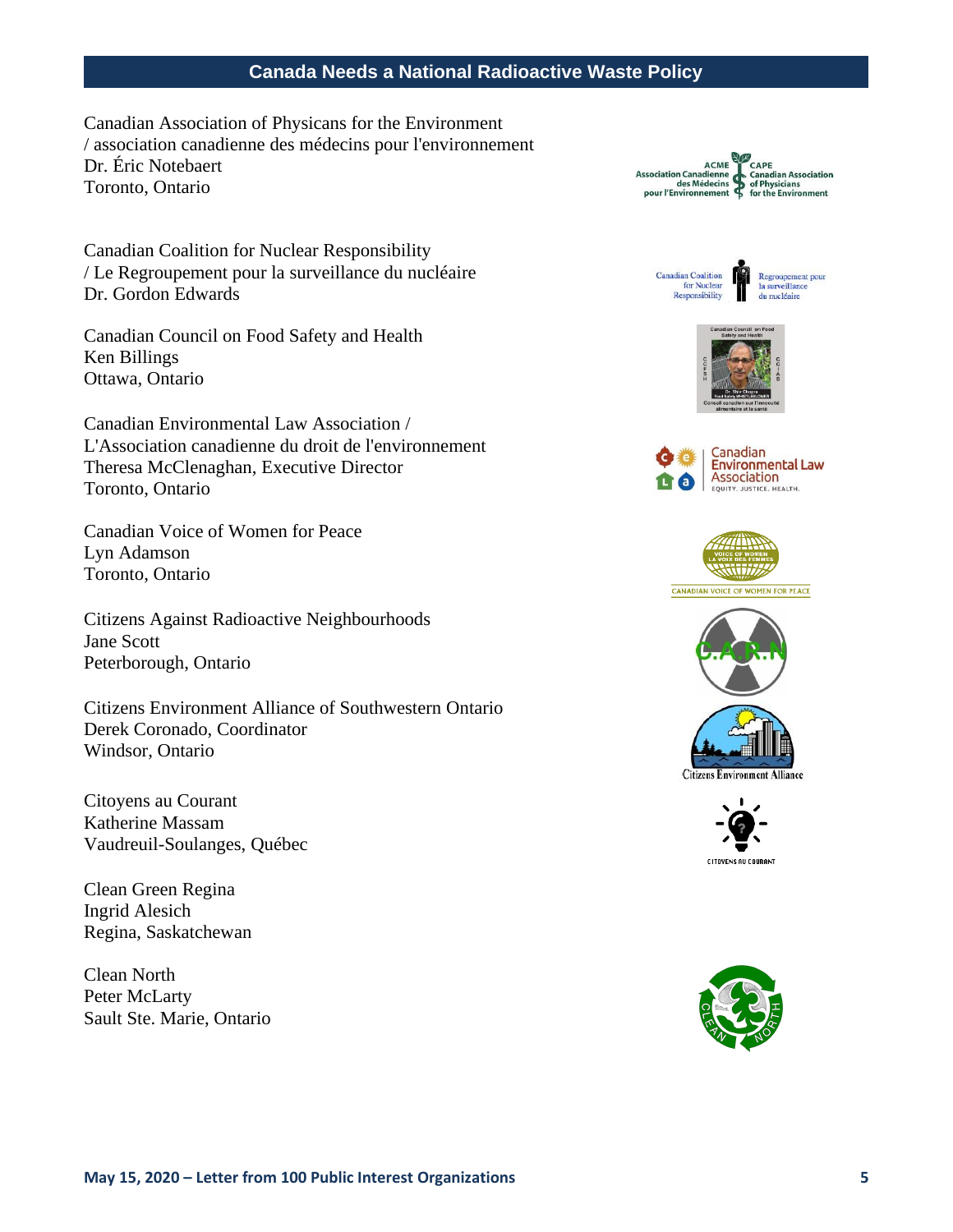Coalition Against Nuclear Dumps on the Ottawa River (CANDOR) Eva Schacherl Ottawa, Ontario

Coalition Alerte à l'enfouissement Rivière-du-Nord (CAER) Normand L Beaudet Saint-Jérôme, Québec

Coalition for a Clean Green Saskatchewan David Geary Saskatoon, Saskatchewan

Coalition for Responsible Energy Development - New Brunswick Ann McAllister Rothesay, New Brunswick

Committee for Future Generations Candyce Paul Beauval, Saskatchewan

Concerned Citizens of Manitoba Dave Taylor Winnipeg, Manitoba

Concerned Citizens of Renfrew County and Area Dr. Ole Hendrickson Pembroke, Ontario

Conseil provincial des femmes du Québec Elizabeth Hutchinson Montréal, Québec

Council for Public Health in Mining Communities Dr. Sue Moodie Whitehorse, Yukon Territory

Council of Canadians, Fredericton Chapter Gail Wylie Fredericton, New Brunswick











Conseil provincial des femmes du Québec Provincial Council of Women of Quebec

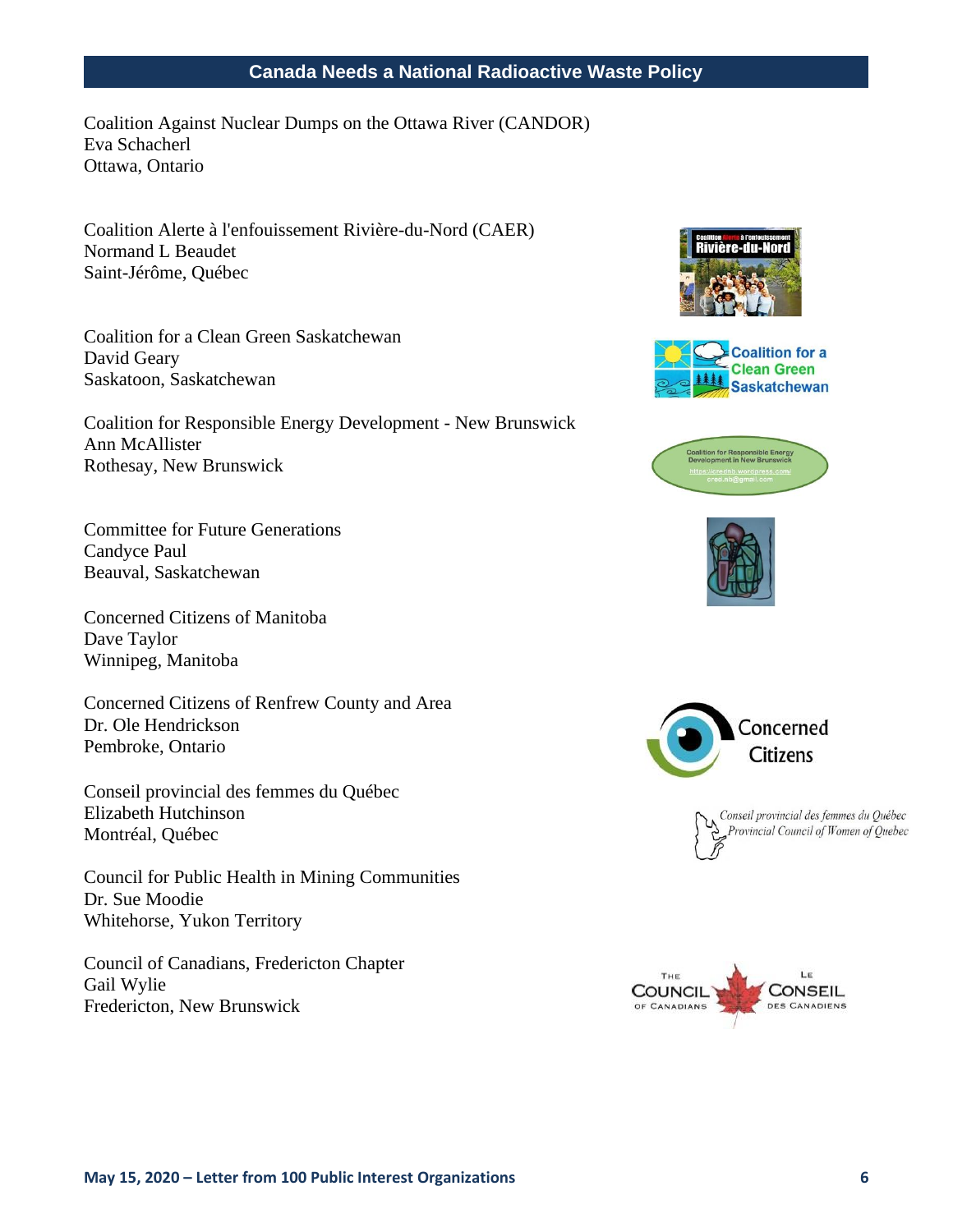Council of Canadians, Peterborough and Kawarthas chapter Roy Brady Peterborough, Ontario



Council of Canadians, Regina Chapter Jim Elliott Regina, Saskatchewan

Council of Canadians, Rothesay Chapter Carol Ring Rothesay, New Brunswick

Council of Canadians, Saint John Chapter Patricia Tingley, Letitica Adair Saint John, New Brunswick

County Sustainability Group Don Ross Prince Edward County, Ontario

D'Alerte Pétrole Rive-Sud Louise Rémi Montréal, Québec

Durham Nuclear Awareness Janet McNeill, Durham Region, Ontario

Eau Secours Rebecca Petrin Montréal, Québec

Ecology Ottawa Robb Barnes Ottawa, Ontario

Environment North Dodie LeGassick Thunder Bay, Ontario

Environmental Coalition of PEI Gary Schneider Charlottetown, Prince Edward Island



ENVIRONMENTAL COALITION OF PRINCE EDWARD ISLAND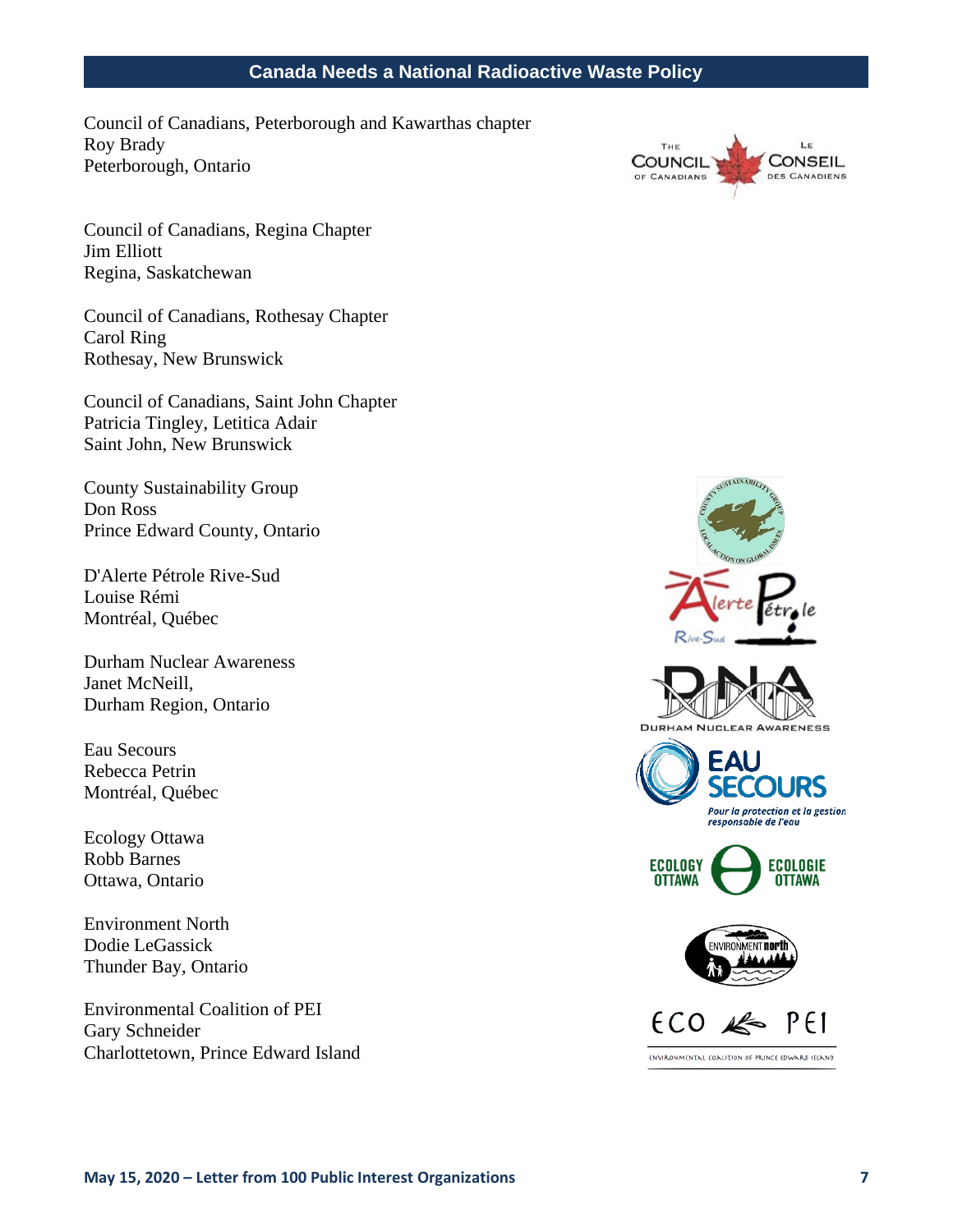Fédération des travailleurs et des travailleuses du Québec (FTQ) Denis Bolduc Montréal, Québec

Federation of Ontario Cottagers' Associations (FOCA) Terry Rees Peterborough Ontario

First United Church (Ottawa) Water Care Allies Dr. Judith Miller Ottawa, Ontario

Dr. Frank Greening, PhD, Physical Chemistry Technical Expert and Consulting Radiochemist Hamilton, Ontario

Friends of Bruce Eugene Bourgeois Inverhuron, Ontario

Friends of the Earth Beatrice Olivastri Ottawa, Ontario

Green Coalition/Coalition Verte Gareth Richardson Montréal, Québec

Greenpeace Canada Shawn-Patrick Stensil Toronto, Ontario

Greenspace Alliance of Canada's Capital J.P. Unger Ottawa, Ontario

Inter-Church Uranium Committee Educational Co-operative (ICUCEC) Linda Murphy Saskatoon, Saskatchewan

Keep Nuclear Waste Out of Northwestern Ontario Ken Wasky Thunder Bay, Ontario







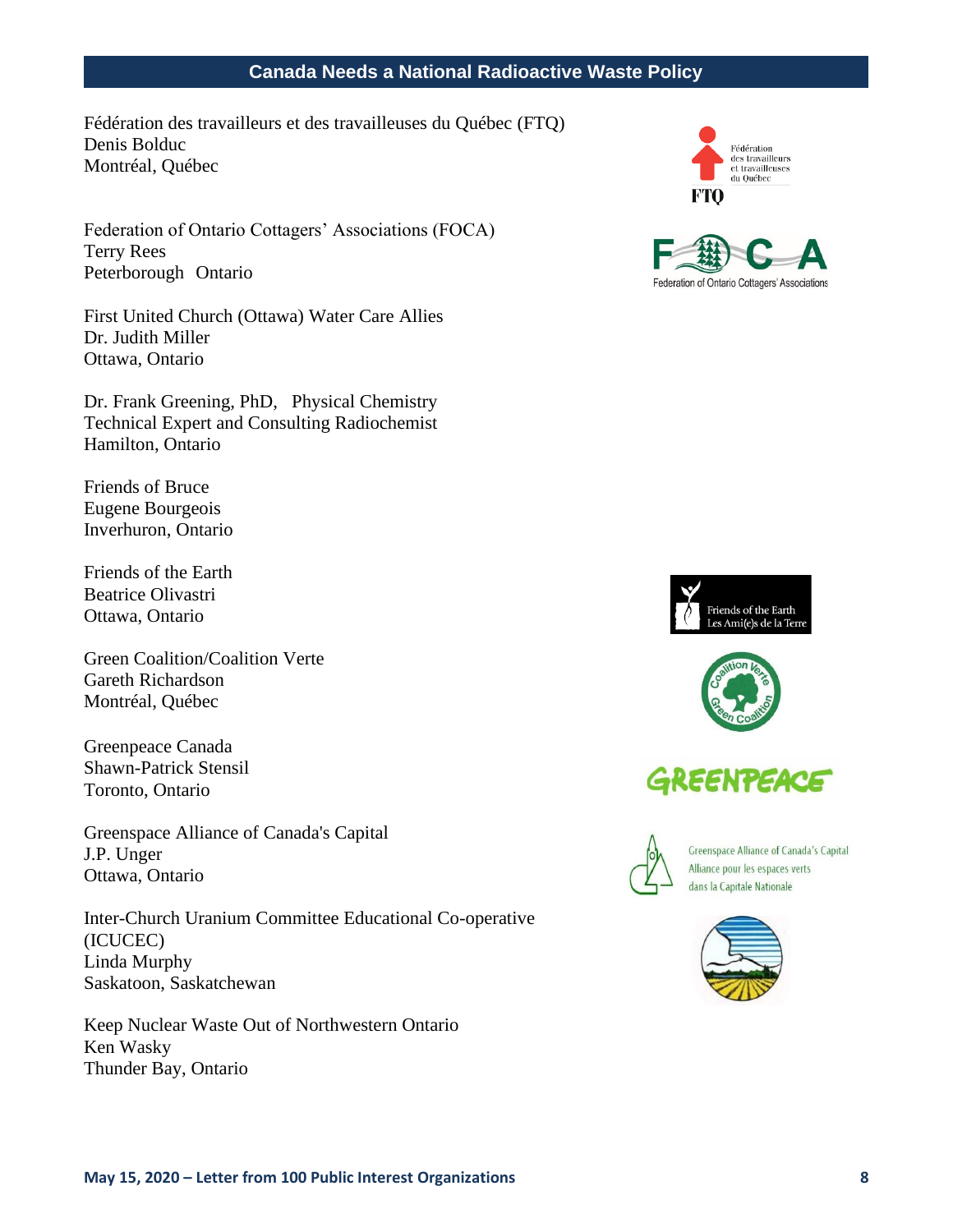Lake Ontario Waterkeeper Mark Mattson Toronto, Ontario

Leap4wards Paula Tippett Saint John, New Brunswick

Marc Durand, PhD ing. en géologie appliquée et géotechnique Professeur retraité, dépt. sciences de la Terre et de l'atmosphère, UQAM Technical Expert and Consulting Geologist Montréal, Québec

Dr. Michel Duguay, Nuclear Physicist, Professor of Engineering, Laval University (retired) Québec, Québec

Mining Watch Canada Jamie Kneen, Co-manager Ottawa, Ontario

Mouvement Québécois pour la Paix Pierre Jasmin, co-président d'honneur Montréal, Québec

Mouvement Vert Mauricie Patrick Rasmussen St-Mathieu-du-Parc, Québec

MySeatoSky T. Carroll Squamish, British Columbia

National Council of Women of Canada Mrs Patricia E Leson Prince Albert, Saskatchewan

Nipissing Environmental Watch Peggy Walsh North Bay, Ontario











**NO AC** BE NATIONAL COUNCIL OF WOMEN OF CANADA

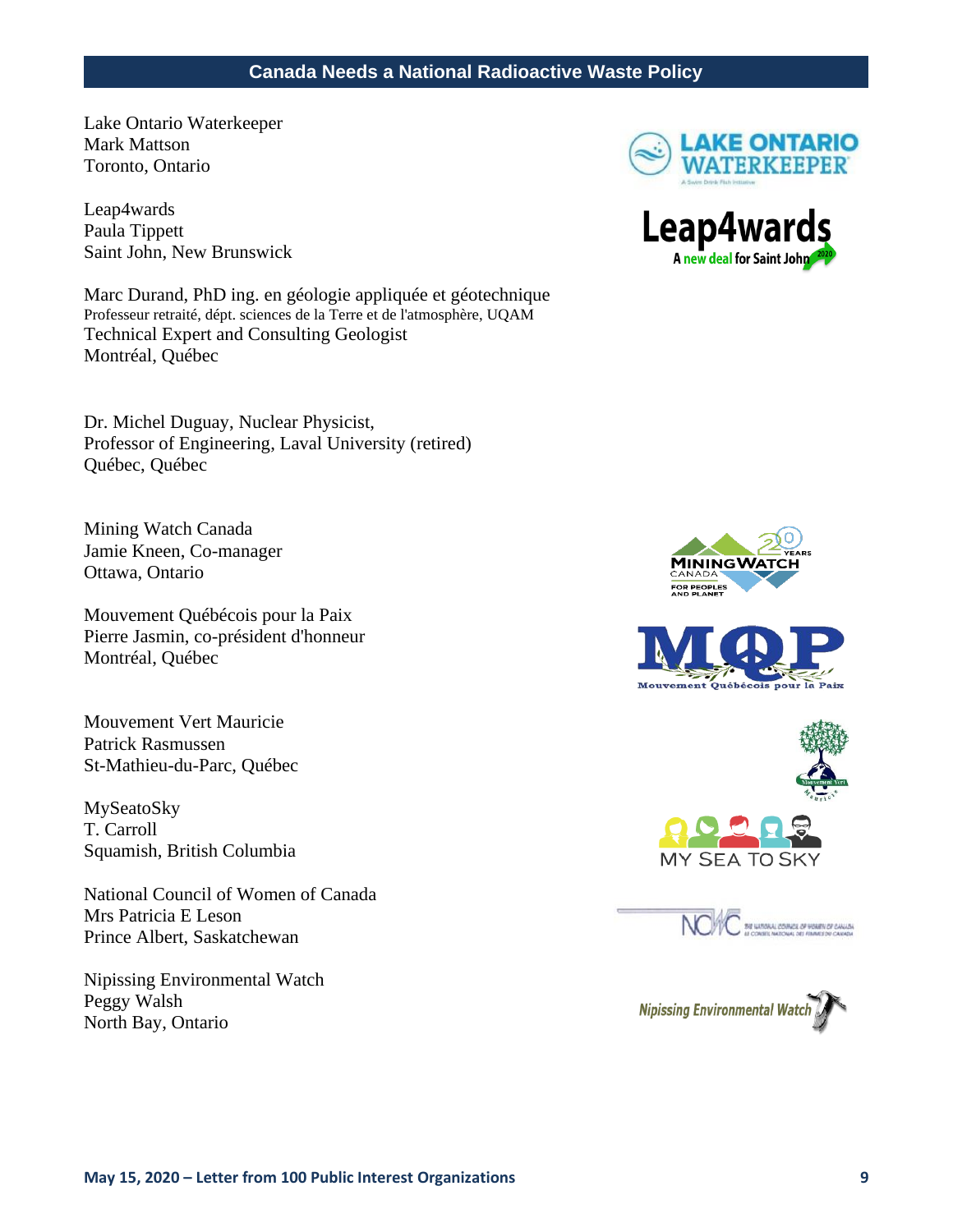No DGR South Bruce Adrian & Elizabeth Groenewegen Teeswater, Ontario

North Bay Peace Alliance Deb Sullivan North Bay, Ontario

**Northwatch** Brennain Lloyd Northeastern Ontario, Ontario

Nuclear Waste Watch John Jackson Kitchener, Ontario

Old Fort William Cottagers'Association Johanna Echlin Sheenboro, Québec

Older Women's Network Kate Chung Toronto, Ontario

Ontario Clean Air Alliance Angela Bischoff Toronto, Ontario

Ontario Nature Caroline Shultz Toronto, Ontario

Ottawa Riverkeeper Patrick Nadeau & Elizabeth Logue Ottawa, Ontario

Ottawa River Institute Cheryl Keetch Killaloe, Ontario

Oxford Coalition for Social Justice Bryan Smith Woodstock, Ontario

















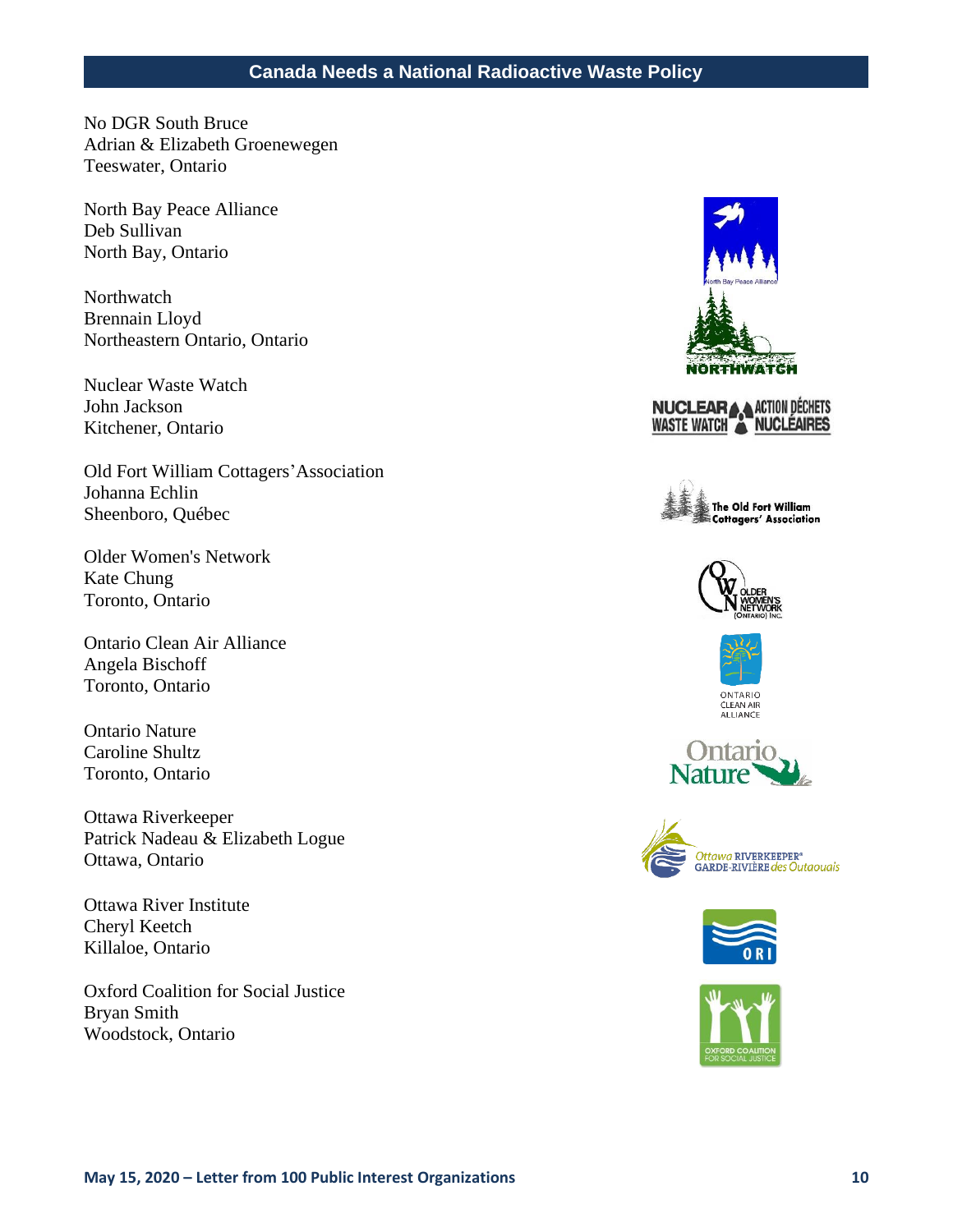Peace River Environmental Society Wanda Laurin Peace River, British Columbia

PEACE-NB Sharon Murphy-Mayne Saint John, New Brunswick

Petawawa Point Cottagers Association Kirk Groover & Jake Deacon Petawawa, Ontario

Pontiac Environment Protection Deborah Powell Shawville, Québec

Port Hope Community Health Concerns Committee Faye More Port Hope, Ontario

Prevent Cancer Now Meg Sears Ottawa, Ontario

Protect Our Waterways - No Nuclear Waste Michelle Stein Municipality of South Bruce, Ontario

Provincial Council of Women of Ontario Edeltraud Neal Ottawa, Ontario

Raging Grannies Martha Davis Toronto, Ontario

Ralliement contre la pollution radioactive Ginette Charbonneau, Physicist Montréal, Québec

Regroupement des citoyens de Saraguay Sylvia Oljemark Montréal, Québec











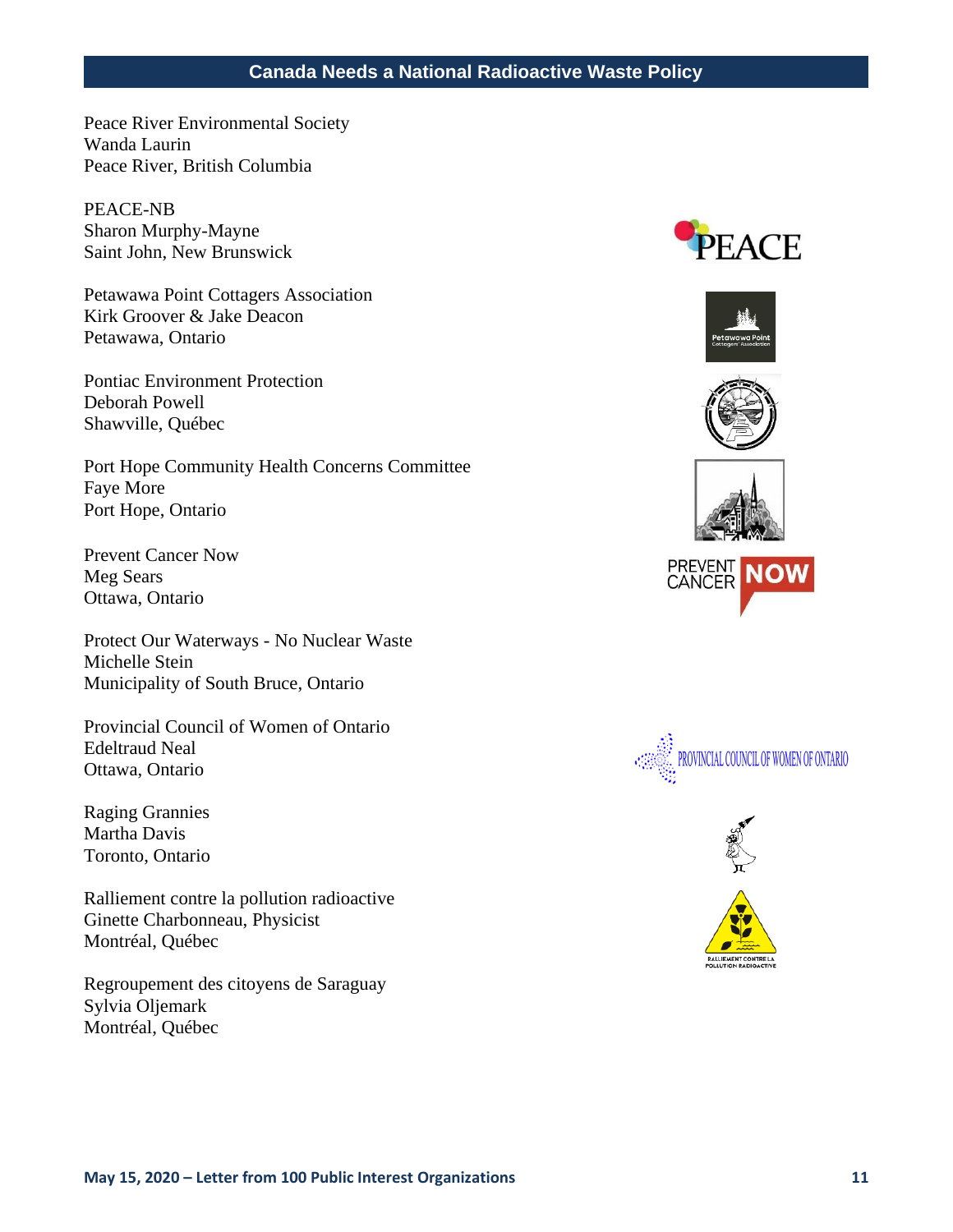Regroupement vigilance hydrocarbures Québec (RVHQ) Odette Sarrazin Saint-Gabriel-de-Brandon, Québec

Renewable Power - the Intelligent Choice (RPIC) inc. Michelle Blanchette, Nancy Carswell Prince Albert, Saskatchewan

Rotarians 4 Nuclear Ban Dr. Richard Denton Sudbury, Ontario

Rural Action and Voices for the Environment (RAVEN) Susan O'Donnell Fredericton, New Brunswick

Safe Water Calgary Dr. Robert C Dickson Calgary, Alberta

Saint John Citizens Coalition for Clean Air Gordon W. Dalzell Saint John, New Brunswick

Science for Peace Robert Acheson Toronto, Ontario

Sept-Iles Sans URanium Marc Fafard Sept-Iles, Québec

Sierra Club Canada Foundation Gretchen Fitzgerald Ottawa, Ontario

Sierra Club Canada Foundation Ontario Chapter Lino Grima and Joe Duncan Co-Chairs Toronto, Ontario









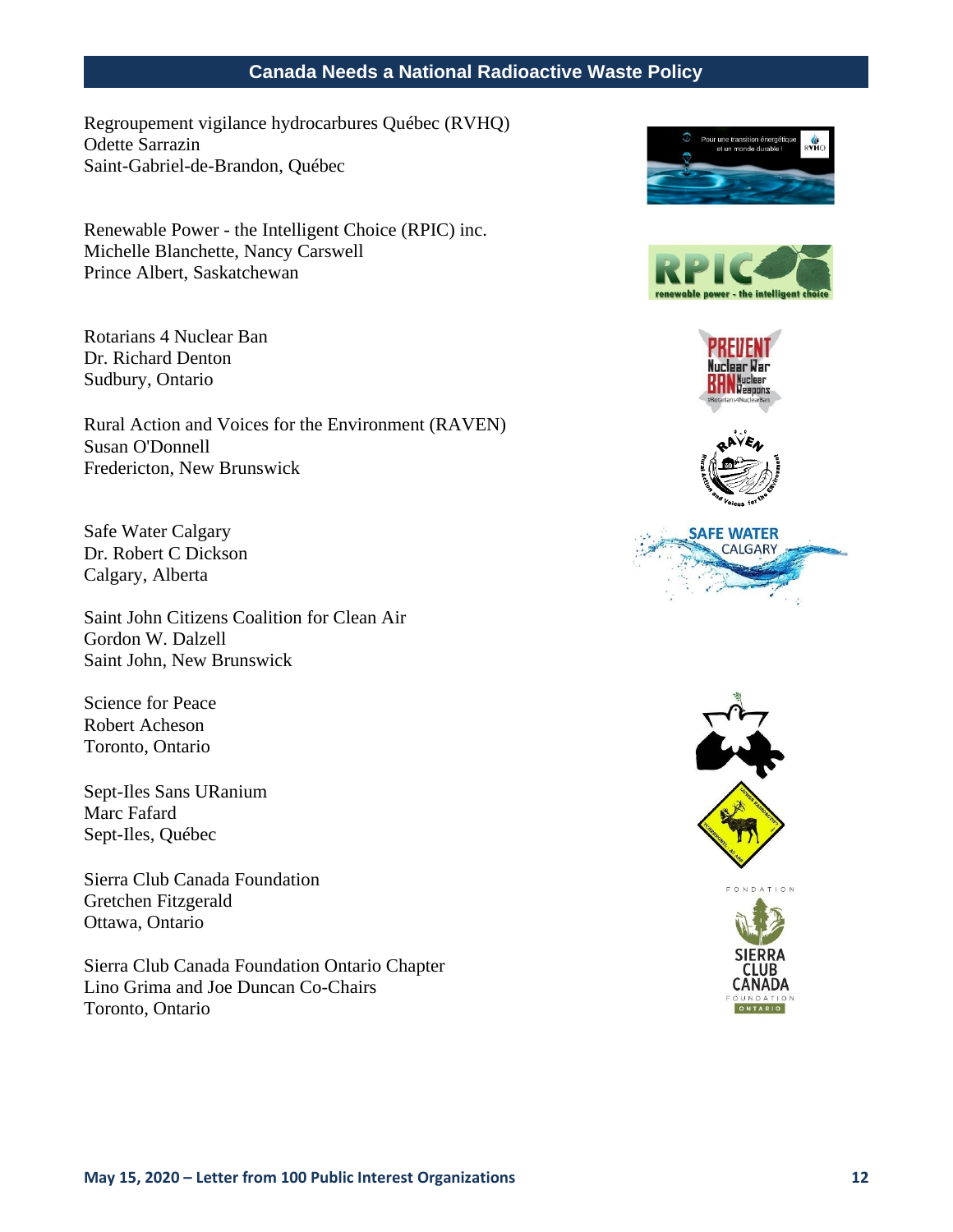Sierra Club of Canada Foundation. Atlantic Canada Chapter Tony Reddin Bonshaw, Prince Edward Island

SOS Great Lakes Ellen Dailey Toronto, Ontario

Squamish Environment Society (SES) Theodora Carroll Squamish, British Columbia

Sustainable Development Association (Canadian Non-Profit Corporation since 1994) Douglas Jack LaSalle-Montréal, Québec

Sustainable Energy Group Samuel Arnold Woodstock, New Brunswick

Temiskaming Enviornmental Action Committee (TEAC) Karen Pilch Temiskaming Shores, Ontario

The Inverhuron Committee Marti McFadzean Inverhuron, Ontario

Toronto University Women's Club Rebecca Hagey Toronto, Ontario

UNIFOR Raymond Thibert Montréal, Québec

Watershed Sentinel Educational Society Anna Tilman Aurora, Ontario